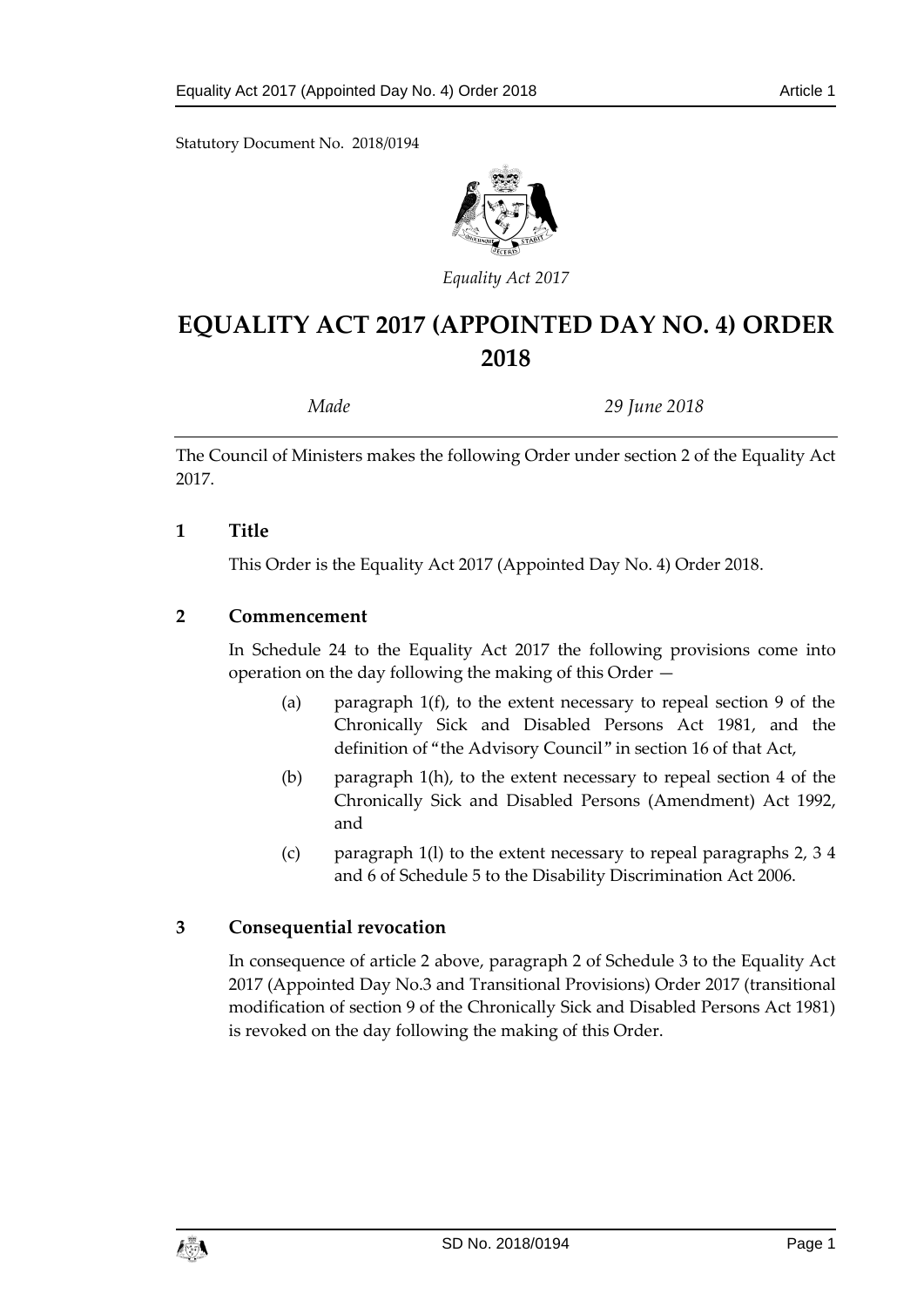#### **MADE 29 JUNE 2018**

## **W GREENHOW**

*Chief Secretary*